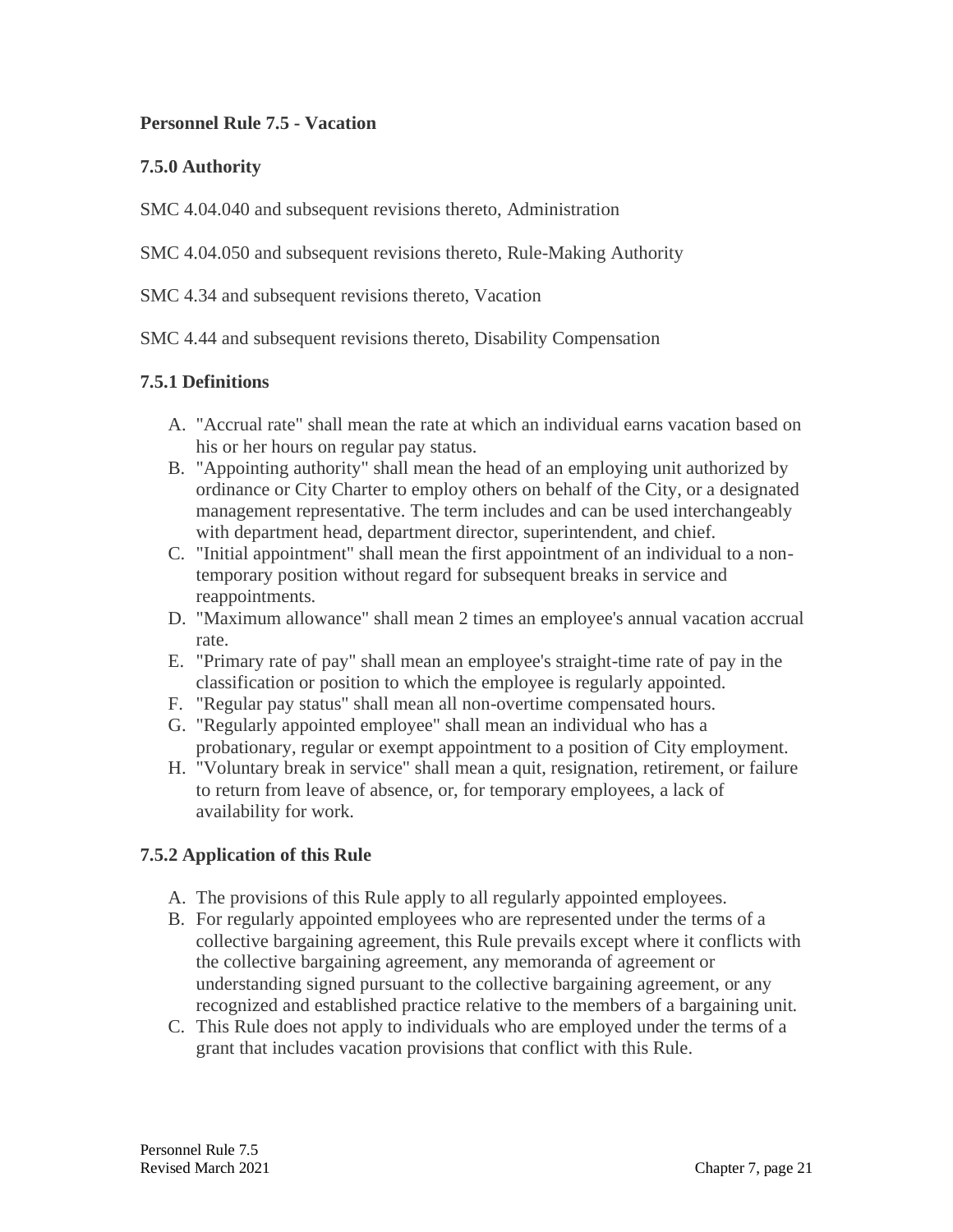- D. This Rule does not apply to individuals hired by the City on a temporary, intermittent or seasonal basis, or for a work schedule of fewer than 20 hours per week, nor does it apply to individuals hired under contract to the City.
- E. Appointing authorities may establish written policies and procedures for the implementation and administration of this Rule to facilitate the management of the personnel system within their employing units, provided that such policies do not conflict with the provisions of this Rule.

# **7.5.3 Vacation**

- A. Vacation for all employees except appointing authorities is accrued based on length of service, from a minimum of 12 days to a maximum of 30 days per year for full-time employees, pro-rated for part-time employees. For purposes of calculating the vacation accrual rate, there is only 1 initial appointment date. Employees returning to City employment shall have their accrual rate restored to the level attained prior to separation.
- B. The appointing authority shall schedule employees' vacation to minimize interference with the functions of the employing unit and may set a minimum increment of vacation use no greater than 4 hours and no smaller than 15 minutes.
- C. An employee may accumulate vacation to a maximum of twice his or her annual accrual. Vacation accrual shall cease when an employee reaches the maximum allowance. When an employee must cancel a scheduled and approved vacation at the request of management and is not able to reschedule and use vacation prior to attaining his or her maximum allowance, the appointing authority may allow the employee to exceed the maximum allowance and continue to accrue vacation. This "grace period" shall not exceed 3 months, and no more than 1 such "grace period" shall be granted per 12-month period.
- D. An employee who is receiving disability compensation pursuant to SMC Chapter 4.44 continues to accrue vacation and may exceed his or her maximum allowance until the employee ceases to receive such compensation. If the employee does not return to work when his or her disability compensation eligibility ends, he or she shall run out his or her vacation balance. If the employee returns to regular pay status with a vacation balance that exceeds the maximum allowance, he or she shall have 3 months from the date of return to reduce the balance, during which time he or she shall continue to accrue vacation. Failure to reduce the balance below the maximum allowance shall result in a lump sum cash-out of the employee's unused vacation balance.
- E. An employee's unused vacation balance shall be cashed out upon separation from City service at the employee's primary rate of pay in effect at the time of separation.
- F. An employee who takes vacation for a Family and Medical Leave-qualifying condition shall comply with the notification, certification and release protocols of the Family and Medical Leave program.
- G. The appointing authority may deny use of vacation to an employee who has exhausted his or her sick leave and requests additional paid leave for medical reasons, except that the appointing authority may not deny the use of vacation to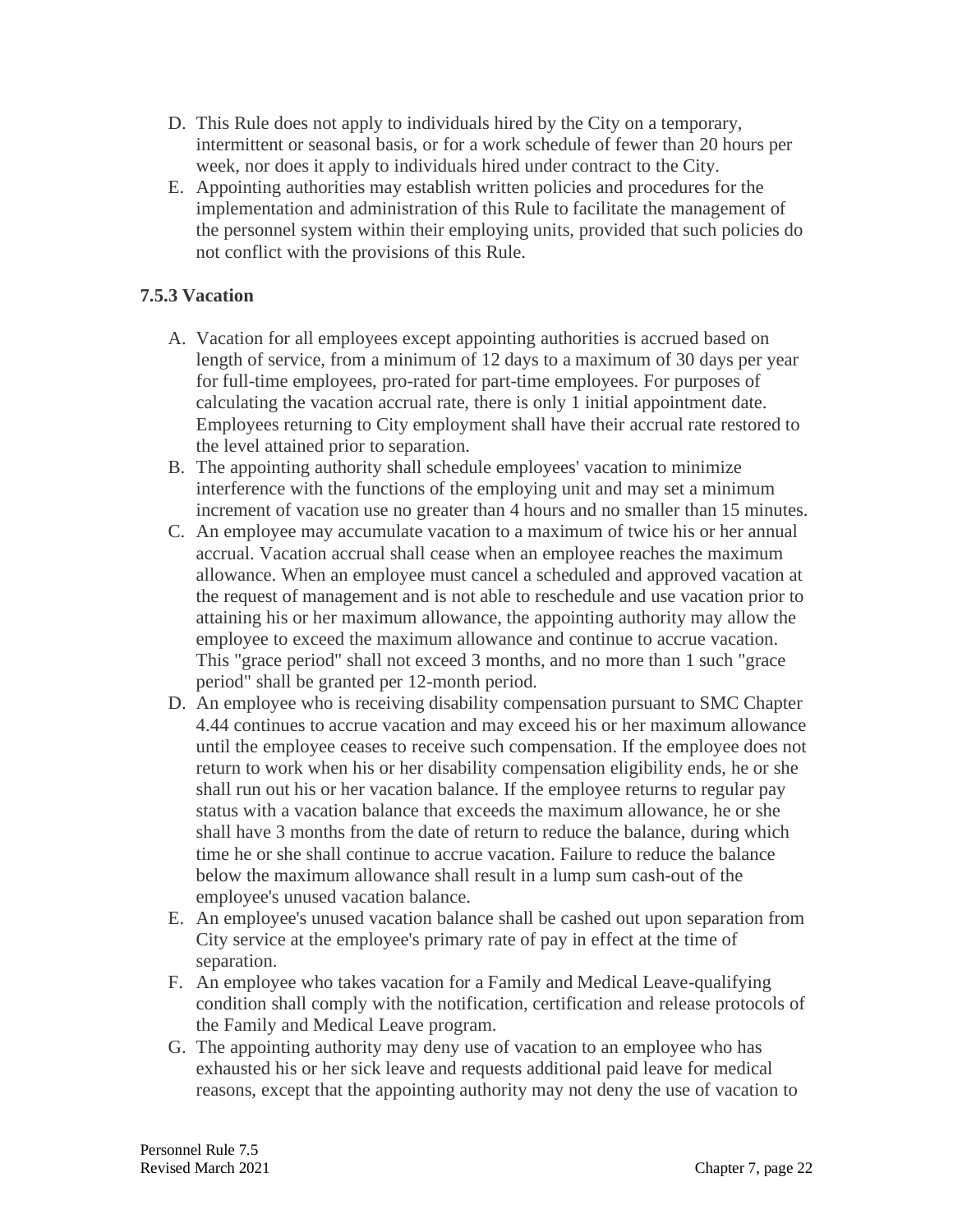an employee with a properly certified Family and Medical Leave-qualifying condition.

## **7.5.4 Vacation for Appointing Authorities**

- A. Appointing authorities shall receive 30 working days of vacation per calendar year, regardless of their date of appointment.
- B. Unused vacation days cannot be carried over from year to year, except that if an appointing authority accepts a position that accrues vacation pursuant to Personnel Rule 7.5.3, he or she may retain any of his or her current unused vacation balance for use until December 31st of the following calendar year.
- C. Unused vacation days cannot be cashed out except when the appointing authority separates from City service.
- D. In the event an employee who accrues vacation pursuant to Personnel Rule 7.5.3 accepts an appointment to an appointing authority position, his or her unused vacation balance shall be cashed out upon appointment.

### **7.5.5 Donation of Vacation Leave for Natural Disaster Relief Efforts**

- A. For the purposes of administering this Personnel Rule 7.5.5, a natural disaster is defined as the effect of a natural hazard (e.g. earthquake, flood, or landslide) on human populations. The Seattle Human Resources Director, in consultation with the Director of the Office of Emergency Management, shall designate which natural disasters qualify for employee donations via vacation conversion. The Seattle Human Resources Director, in consultation with the Director of Office of Emergency Management, will also designate which agencies are eligible to receive converted vacation donation.
- B. An employee may voluntarily authorize the conversion of accumulated and unused vacation balances to cash for transmission by the City to a designated agency for the purposes of funding natural disaster relief. An employee may not convert more than 20 hours of his or her vacation time over the course of a calendar year, and must convert vacation time in one-hour increments. An employee may only donate vacation for natural disaster relief efforts within the time period designated by the Seattle Human Resources Director for each donation cycle.
- C. An employee who chooses to donate vacation for disaster relief response shall do so using the following administrative processes:
	- 1. The Seattle Human Resources Director shall provide and the donating employee shall sign a form stating the employee's consent to and approval of conversion of vacation hours. The employee shall state the number of vacation hours to be converted to cash for donation, and shall identify the relief agency that shall receive the funds;
	- 2. The amount of vacation donated by any employee shall be converted to cash at the straight-time base rate of pay in effect for